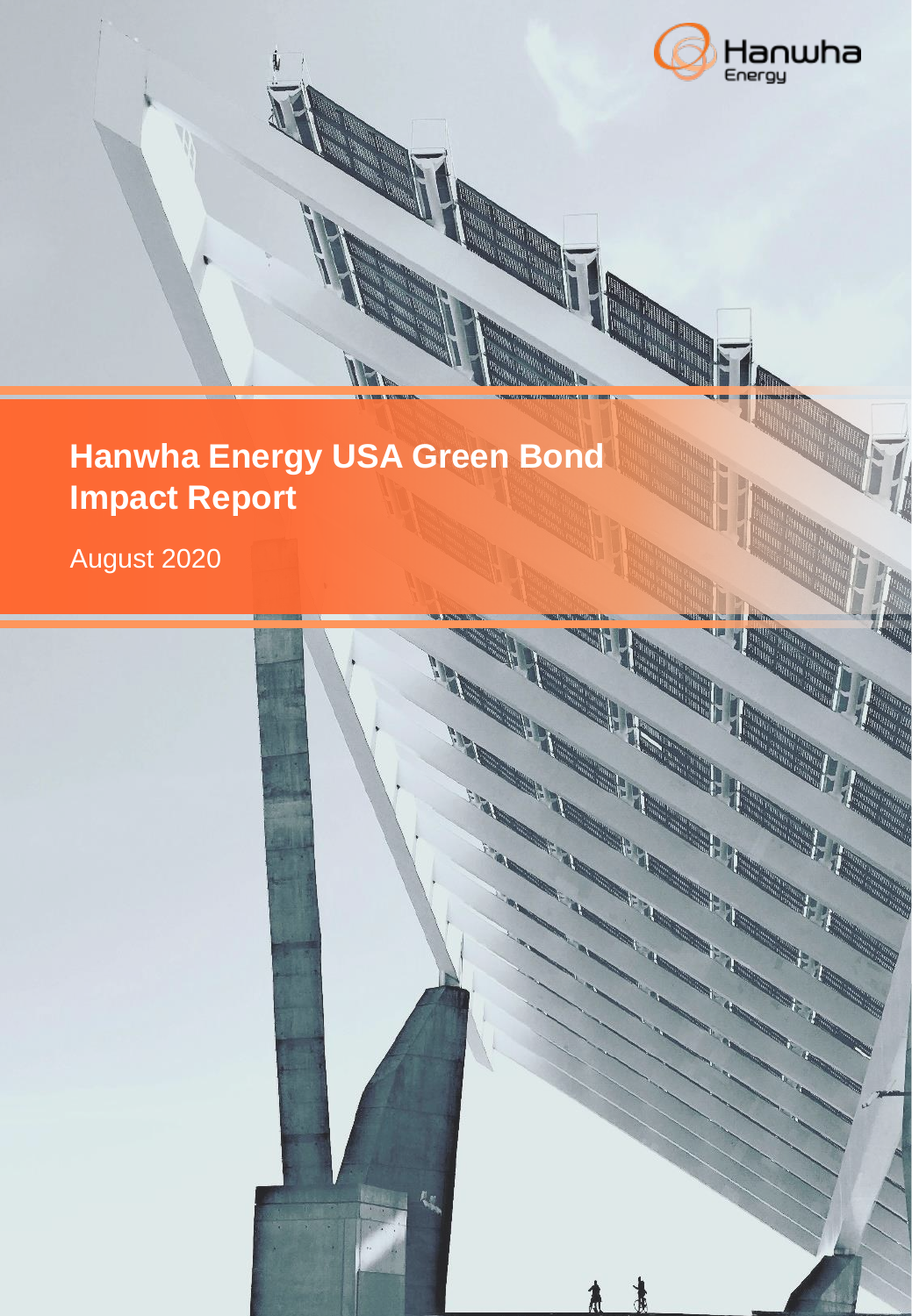## **Introduction**

Hanwha Energy USA Holdings Corporation ("Hanwha Energy USA"), which was recently renamed from 174 Power Global, is a U.S. based solar project development company arm of Hanwha Group, a Fortune Global 500 firm and the 7th largest conglomerate in South Korea with primary businesses in the chemical, aerospace, mechatronics, solar energy and finance sectors.

The Company supplies the entire photovoltaic value chain, from cell production to crystalline solar modules to turnkey solar power stations. While Hanwha Energy USA is an independent development business, it has access to all the resources, expertise and experience of Hanwha Group.

## **Issuer Hanwha Energy USA Holdings Corporation Guarantor** Korea Development Bank **Issue Rating** Aa2 (Moody's) **Issue Date** 30 July, 2019 **Format** Guaranteed Senior Unsecured Green Bond **Amount Issued** USD 300 million **Tenor** 3-year **Coupon** 2.375% **Use of Proceeds** Under Hanwha Energy USA's Green Bond Framework **ISIN** 144A: US41135WAA99 Reg S: USU3821WAA54

# **Green Bond Key Figures**







**Allocation Distribution by Investor Type**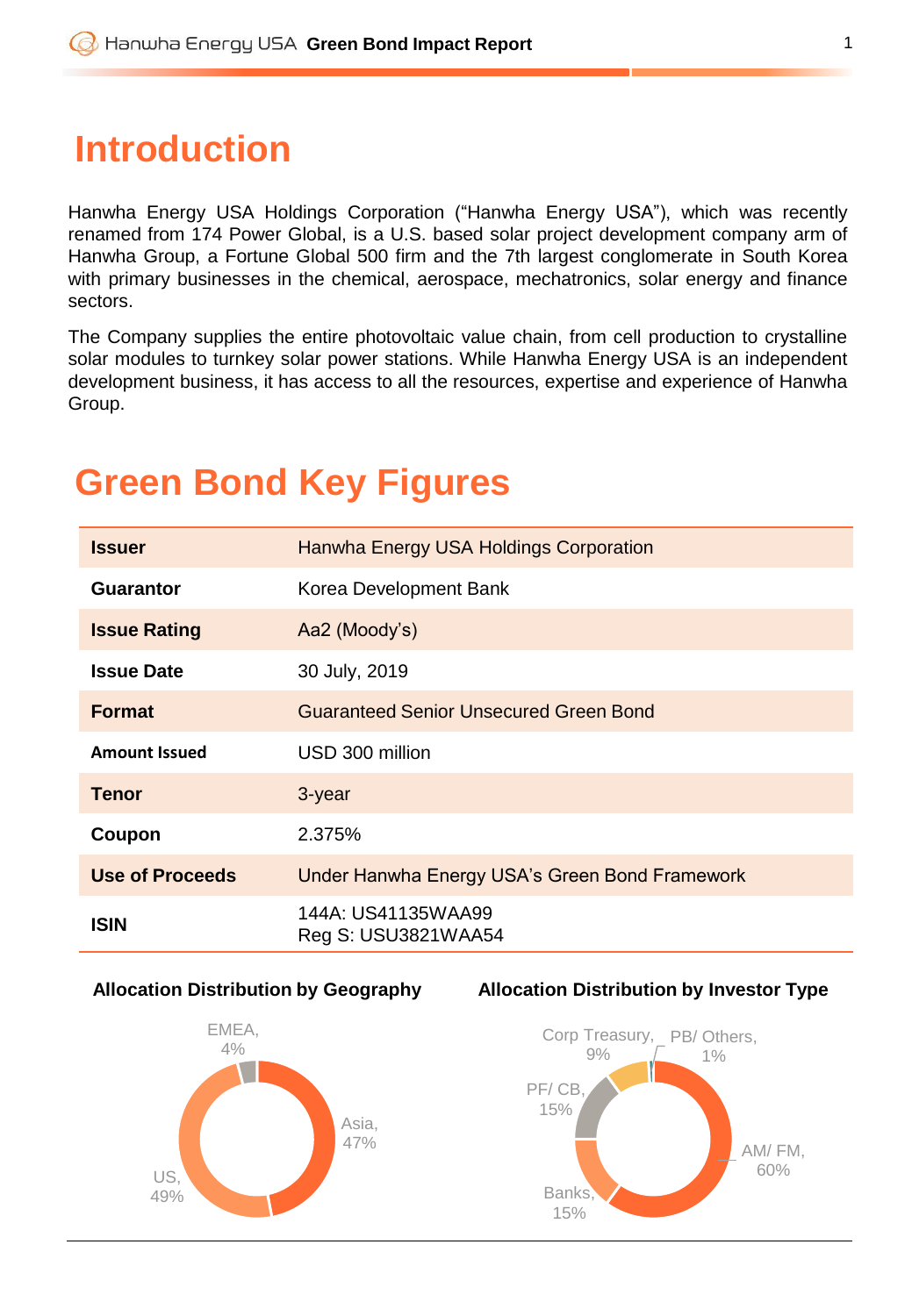# **Key Highlights**

#### **Allocation Overview**

Total proceeds of USD300mn from Hanwha Energy USA's KDB-Guaranteed Senior Unsecured Green Bond ("Hanwha Green Bond") have been **fully allocated to 16 solar power projects** as of July 31, 2020.



\*The expected annual  $CO<sub>2</sub>$  emission reduction and expected annual renewable energy production are based on prorated share of the overall impact by Hanwha Green Bond; renewable energy capacity is project basis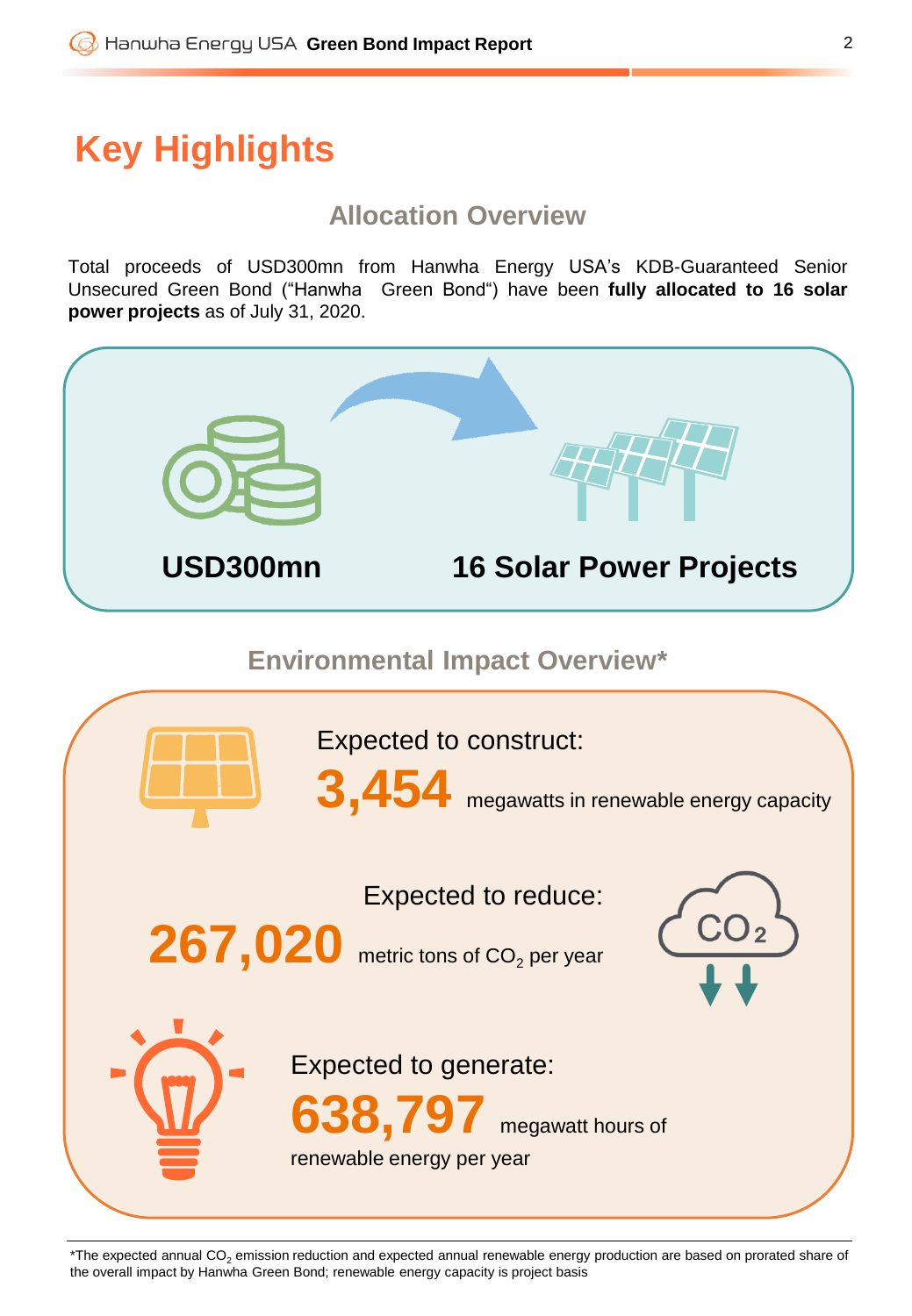## **Impact Reporting**

| <b>Solar Power</b><br><b>Projects</b> | <b>Region</b> | <b>Energy</b><br><b>Installed</b><br><b>Capacity</b> | <b>Project Total</b>    |                        | <b>Hanwha Green Bond's</b><br><b>Share</b> |                                 |
|---------------------------------------|---------------|------------------------------------------------------|-------------------------|------------------------|--------------------------------------------|---------------------------------|
|                                       |               |                                                      | Exp. Energy<br>Produced | Exp. $CO2$<br>Avoided  | Exp. Energy<br>Produced                    | Exp. CO <sub>2</sub><br>Avoided |
|                                       |               | <b>MWdc</b>                                          | Mwh/year                | tCO <sub>2</sub> /year | Mwh/year                                   | tCO <sub>2</sub> /year          |
| Laguna                                | Mexico        | 126                                                  | 230,870                 | 103,891                | 74                                         | 33                              |
| <b>Imeson</b>                         | FL, US        | $\boldsymbol{9}$                                     | 16,556                  | 6,921                  | 600                                        | 251                             |
| Oberon 1A                             | TX, US        | 194                                                  | 356,147                 | 148,869                | 267,369                                    | 111,760                         |
| Oberon 1B                             | TX, US        | 37                                                   | 68,617                  | 28,682                 | 50,621                                     | 21,160                          |
| Project A*                            | TX, US        | 100                                                  | 183,960                 | 76,895                 | 2,242                                      | 937                             |
| Project B*                            | OR, US        | 68                                                   | 125,093                 | 52,289                 | 5,541                                      | 2,316                           |
| Project C*                            | NV, US        | 164                                                  | 301,694                 | 126,108                | 490                                        | 205                             |
| Project D*                            | TX, US        | 242                                                  | 445,183                 | 186,087                | 1,160                                      | 485                             |
| Project E*                            | CO, US        | 183                                                  | 336,647                 | 140,718                | 363                                        | 152                             |
| Project F*                            | AZ, US        | 1,200                                                | 2,207,520               | 922,743                | 290,458                                    | 121,411                         |
| Project G*                            | VA, US        | 79                                                   | 145,328                 | 60,747                 | 500                                        | 209                             |
| Project H <sup>*</sup>                | VA, US        | 79                                                   | 145,328                 | 60,747                 | 894                                        | 374                             |
| Project I*                            | OR, US        | 63                                                   | 115,895                 | 48,444                 | 164                                        | 68                              |
| Project J*                            | UT, US        | 295                                                  | 542,682                 | 226,841                | 405                                        | 169                             |
| Project K*                            | CA, US        | 532                                                  | 978,667                 | 409,083                | 3,091                                      | 1,292                           |
| Project L*                            | NV, US        | 84                                                   | 154,526                 | 64,592                 | 14,823                                     | 6,196                           |
|                                       | <b>Total</b>  | 3,454                                                | 6,354,714               | 2,663,658              | 638,797                                    | 267,020                         |

\*Projects under development

### **Calculation Methodology**

The calculation approach as indicated in "EIB Methodology for the Assessment of Project GHG Emissions and Emission Variations Version 11.1" dated July 2020 was used to compute expected  $CO<sub>2</sub>$  emissions avoided. Country-specific combined margins for intermittent electricity generation were used as relevant baselines.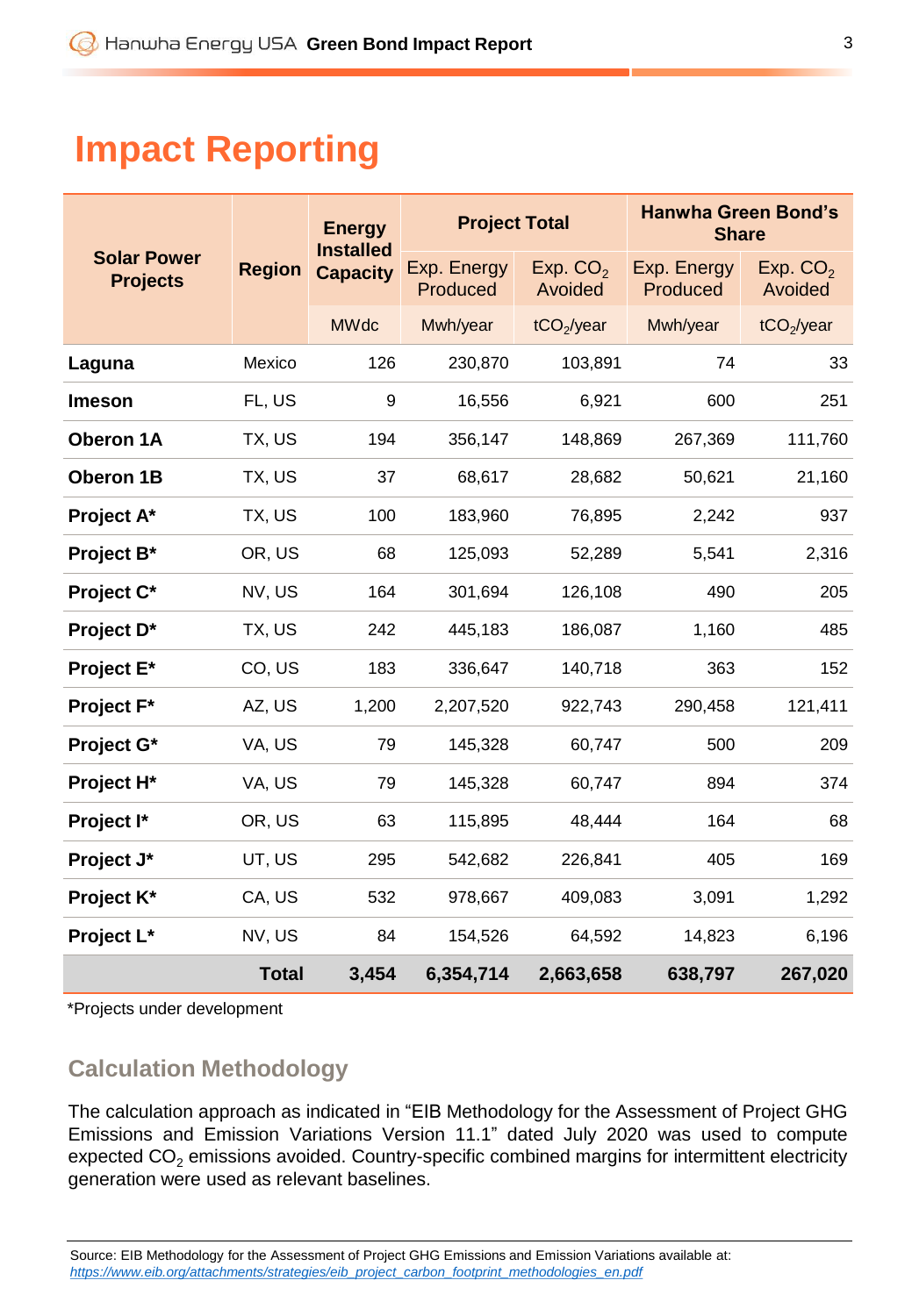## **Framework Overview**

| Use of<br><b>Proceeds</b>                         | The financing and/or investments in renewable energy:                                                                                                                                                                                    |  |  |  |  |
|---------------------------------------------------|------------------------------------------------------------------------------------------------------------------------------------------------------------------------------------------------------------------------------------------|--|--|--|--|
|                                                   | Development, construction, installation, maintenance,<br>and the procurement of parts of solar energy<br>production units                                                                                                                |  |  |  |  |
|                                                   | Development, construction and maintenance of<br><b>13 GLIMAT</b><br>dedicated transmission and distribution networks<br>and the supporting infrastructures such as inverters<br>and transformers.                                        |  |  |  |  |
| <b>Evaluation</b><br>and Selection<br>of Projects | The projects are reviewed by the Investment Committee, which is led by<br>the Business Planning and Strategy team, through a three-step process:<br>Pre-Deal Request Committee ("Pre-DRC"): evaluate the<br>$\qquad \qquad \blacksquare$ |  |  |  |  |
|                                                   | possibility of project development based on assessment of<br>economic feasibility and environmental impact                                                                                                                               |  |  |  |  |
|                                                   | Deal Request Committee ("DRC"): review and approve main<br>contracts                                                                                                                                                                     |  |  |  |  |
|                                                   | Global Investment Committee("GIC"): conduct the final reviews                                                                                                                                                                            |  |  |  |  |
|                                                   | After selection, Business Planning and Strategy team coordinates with<br>the Development Team to continuously monitor whether the project<br>developments remain in line with the Framework                                              |  |  |  |  |
| <b>Management</b><br>of Proceeds                  | A ledger is established to record the allocation of proceeds. The ledger<br>contains the following information:                                                                                                                          |  |  |  |  |
|                                                   | Green Bonds details: pricing date, maturity date, principal amount of<br>proceeds, coupon, ISIN number, etc.                                                                                                                             |  |  |  |  |
|                                                   | - Allocation of Proceeds: list of eligible green projects, amount<br>allocated and unallocated proceeds, total project cost, etc                                                                                                         |  |  |  |  |
|                                                   | Any proceeds temporarily unallocated are placed in short-term liquid<br>money instruments such as cash and market securities according to the<br>internal investment guidelines.                                                         |  |  |  |  |
| <b>Reporting</b>                                  | On an annual basis until full allocation of proceeds and on a timely basis<br>in case of material changes, Hanwha Energy USA will provide a<br>dedicated green bond report with allocation and impact reporting                          |  |  |  |  |

#### **Assurance obtained from Sustainalytics on the Green Bond Framework**



*Sustainalytics is of the opinion that the Hanwha Energy USA Green Bond Framework is credible and impactful and aligns with the four core components of the Green Bond Principles 2018.*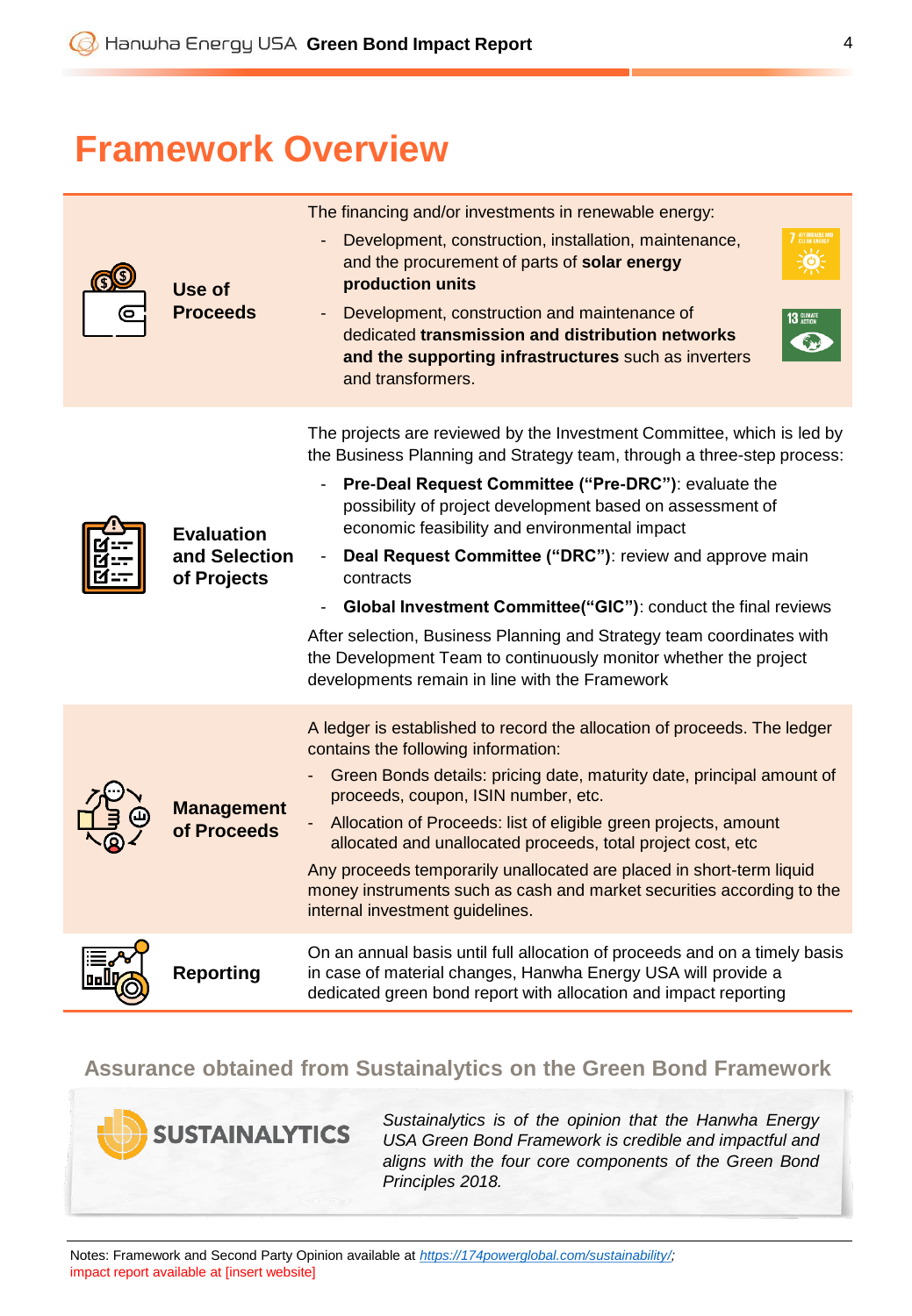## **Featured Projects**



#### **Oberon 1A Solar Power Project**

- **Location:** Texas, USA
- **Capacity:** 194MWdc
- **Project Site Area:** ~514 hectare
- **Commercial Operation Date:** Jun 2020
- **Project Value:** USD 206mn





Project expected energy production



Project expected total CO2 emissions avoided



- **Location:** Coahuila, MX
- **Capacity:** 126MWdc
- **Project Site Area:** 229 hectare
- **Commercial Operation Date:** 2019
- **Project Value:** USD 117mn



Total allocated amount



Project expected energy production



Project expected total CO2 emissions avoided